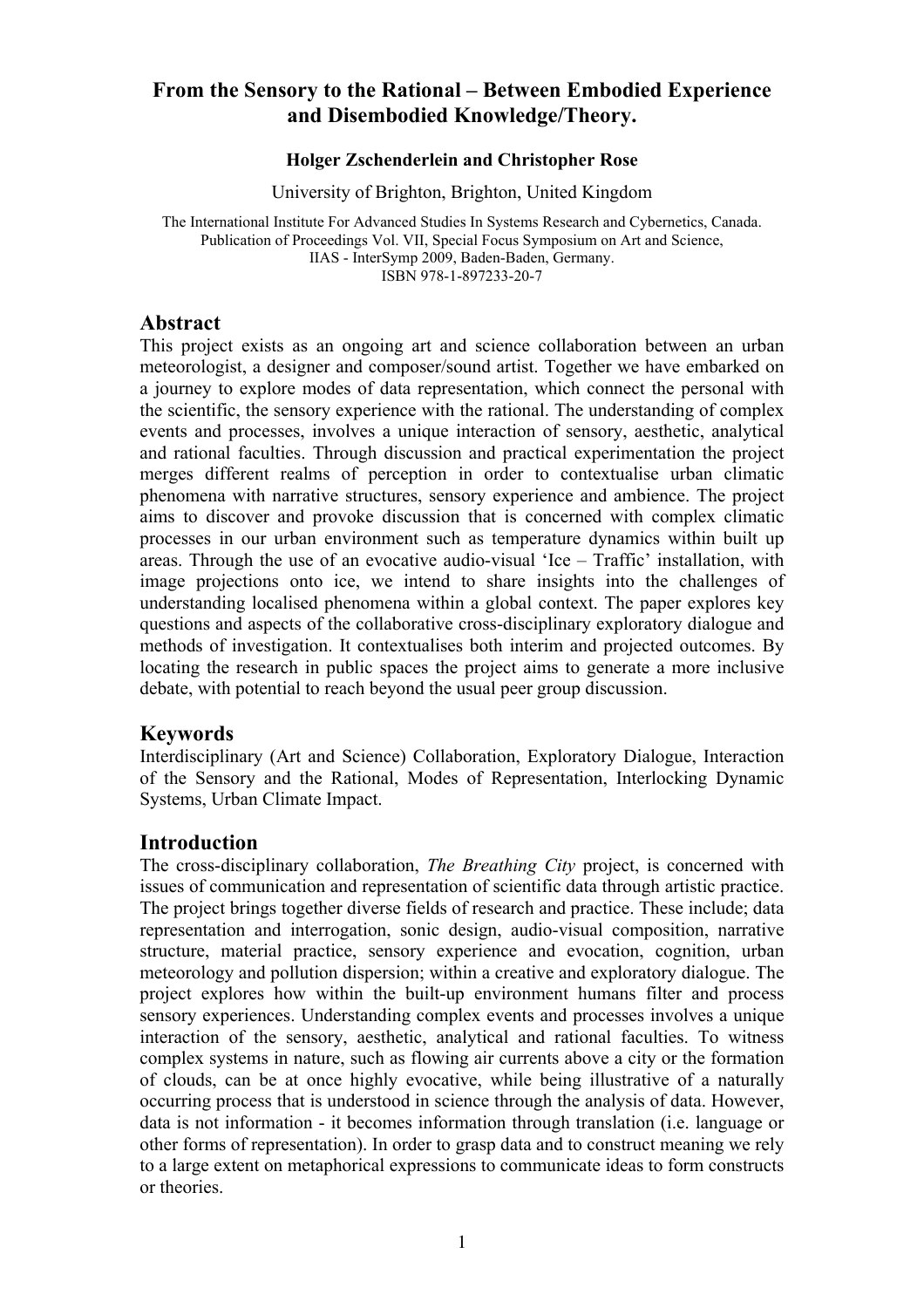## **Interaction of Sensory and Rational**

The practices within art and science may seem initially to be on the opposite ends of a spectrum, yet the coming together and exploration of shared concerns through exploratory dialogue and creative experimentations led us in our collaboration to use installation practice as a negotiation space, which enables us to create a place of empathy and a forum for the consideration of sharing embodied knowledge. Artistic practice employs thinking through and making before, or outside of, spoken language; thinking and reflection grounded in the physicality and sensuality of the body and the embodied brain. While in the arts such practice is established, to a large extent it appears quite alien (however intriguing) within a scientific process. Creative practice employs exploration of emotion, memory and movement in space and time, together with inflections from the unconscious, which together provide the basis for understanding and higher levels of conceptualisation through (embodied) metaphorical structures.

That the still widely accepted (and in the Cartesian dualism rooted) bifurcation of the person into mind and body, *"*that separates the mind as rational, thinking, immaterial and private from the body as an irrational, corrupt, and physical substance" (Gibbs, 2006: 4) leads us to the concluding/postulated hypothesis that while artists are mainly concerned with the sensory, emotional and irrational, the scientist is concerned with the rational, is questionable. Lakoff and Johnson claim to disprove the disembodied mind or 'soul' by re-imagining 'transcendence' as 'imaginative empathetic projection' (Hogan, 1999). "The mind is inherently embodied. Thought is mostly unconscious. Abstract concepts are largely metaphorical" (Lakoff and Johnson, 1999: 3). "Reason is not disembodied, as the tradition has largely held, but arises from the nature of our brains, bodies, and bodily experience" (Lakoff and Johnson, 1999: 4).

If this is true, as Lakoff and Johnson argue, then we need to question a number of issues: e.g., the relationship of disembodied theories and their reliance on metaphorical expression in order to construct meaning; and the representation of data and time in relationship to ourselves. This might raise deep and considerable discrepancies in our ability to find the right languages in order to communicate complex phenomena. The challenge is to find a way that enables a sympathetic engagement of all faculties, and the engagement has to extend beyond the peer group. Discrepancies here need to be respected, since at the beginning and centre of any cross-disciplinary collaboration is the concern to find a shared vocabulary and basis to be able to establish an effective way of communicating. This work needs to go beyond established 'insider talk' within peer groups; it is a considerable challenge and requires discovering and agreeing new forms and ways to communicate to reach understanding.

"Embodiment may not provide the single foundation for all thought and language, but it is an essential part of the perceptual and cognitive processes by which we make sense of our experiences in the world" (Gibbs, 2006: 3).

# **(Embodied) Modes of Representation**

To create an audio-visual physical installation appeared to be the most appropriate practice within which to locate our debate, experimentation and exploration. By juxtaposing the embodied and disembodied elements in their constructed constellation, the design of the interaction space expresses, represents and associates common and shared concerns between the collaborators.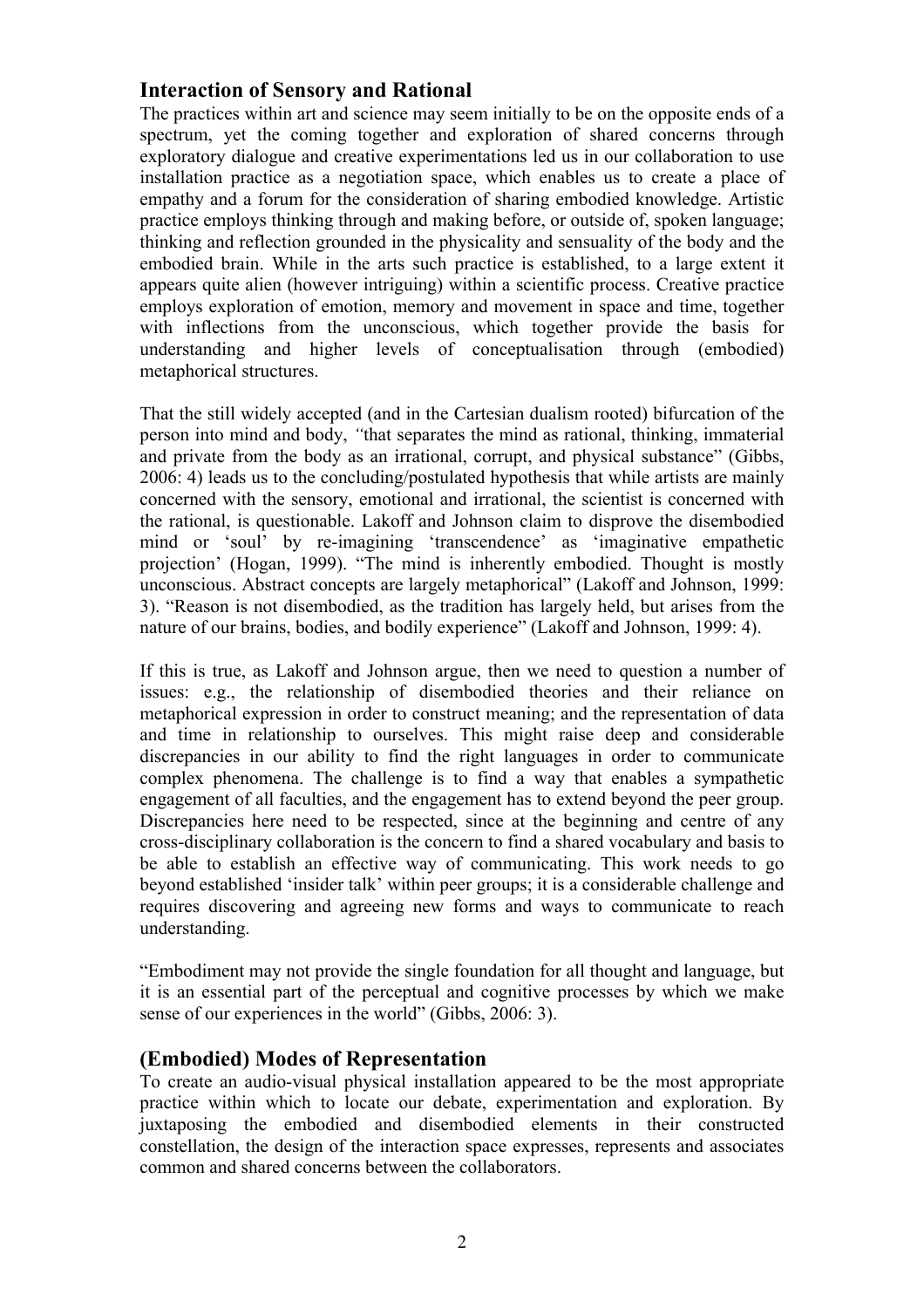Having initially started with sound and still images, the progression to experiment with ice, image projections, soundscape composition and ambience as an installation piece seemed a necessary step to develop an collaborative practice for further reflection on the principles articulated above. It is grounded in physicality as a form of expression appealing to emotions, evoking memories and thoughts, encouraging and enabling placements and movements in space and time. "In moving we come back to the body – it helps us to feel through our senses again. This sense of embodiment profoundly affects how we enter and explore whatever we do or make" (Tufnell and Crickmay, 2004: 43). This form of experimentation is intended to reach beyond the realm of our individual research practices and forces us to enter new territory. It requires re-orientation and re-thinking of established assumptions and questions our established ways of communication and use of language(s).

Through the installation project we aim to create a more common basis for experiential understanding, by engaging in an artistic process of developing multisensory modes of representation – through sound, space, moving image, elemental/ephemeral material (ice) and to communicate in a more evocative, symbolic way to non-experts and experts alike, which will lead to a wider and more inclusive debate. We are creating an installation that experiments with an innovative/unusual combination and use of materials. The central focus is a projection of fast-moving (time-lapsed) images of urban movement/traffic on to a mass of ice. This will be combined with a multi-channel soundscape composition consisting of processed live urban location recordings with sounds of breathing and water. Live sound and moving image location recordings from New York's Brooklyn Bridge and street crossings in central London and from the British Telecommunication Tower and City of Westminster Council rooftop, where live data recordings of atmospheric conditions are continuously being monitored.

The project involves experimentation and essential testing of ideas, into how recorded data of complex dynamic systems can be physically represented and understood. The project has evolved and reached a point where we need to experiment in a gallery space, which will promote and provide the opportunity to physically and intellectually test out our ideas in a gallery context/setting. We will be experimenting with scale and time-based processes by producing scaled prototypes of various sized ice masses. The installation will be time-based – initially calculated on a dynamic temperature model but ultimately determined by the real time duration of melting ice. Therefore an unknowable element is integral to the project that creates indeterminacy and fascination. We believe the installation work will develop upon our artistic practice and have a considerable visual, aural emotive, intellectual and physical impact and debate.

The installation is intended to be an embodied representation of a dynamic urban climate model (energy transfer due to melting ice) through the use of key elements: ice, moving images, sound within an ambience. The displacement of these elements within a new contextual space are intended to provoke a sense of disorientation, by providing the observer with the possibility of re-mapping their experience. An important provocative aspect of the installation's conceptual design is the disruption of experience through displacement. This displacement could lead to a lowering of association barriers, making new experiences through common and familiar elements. The evocative combination of ice with very fast moving image projections ('image bombardment') of traffic and the illusion of traffic melting ice, brings together geographically dispersed elements within a new contextual setting. The displacement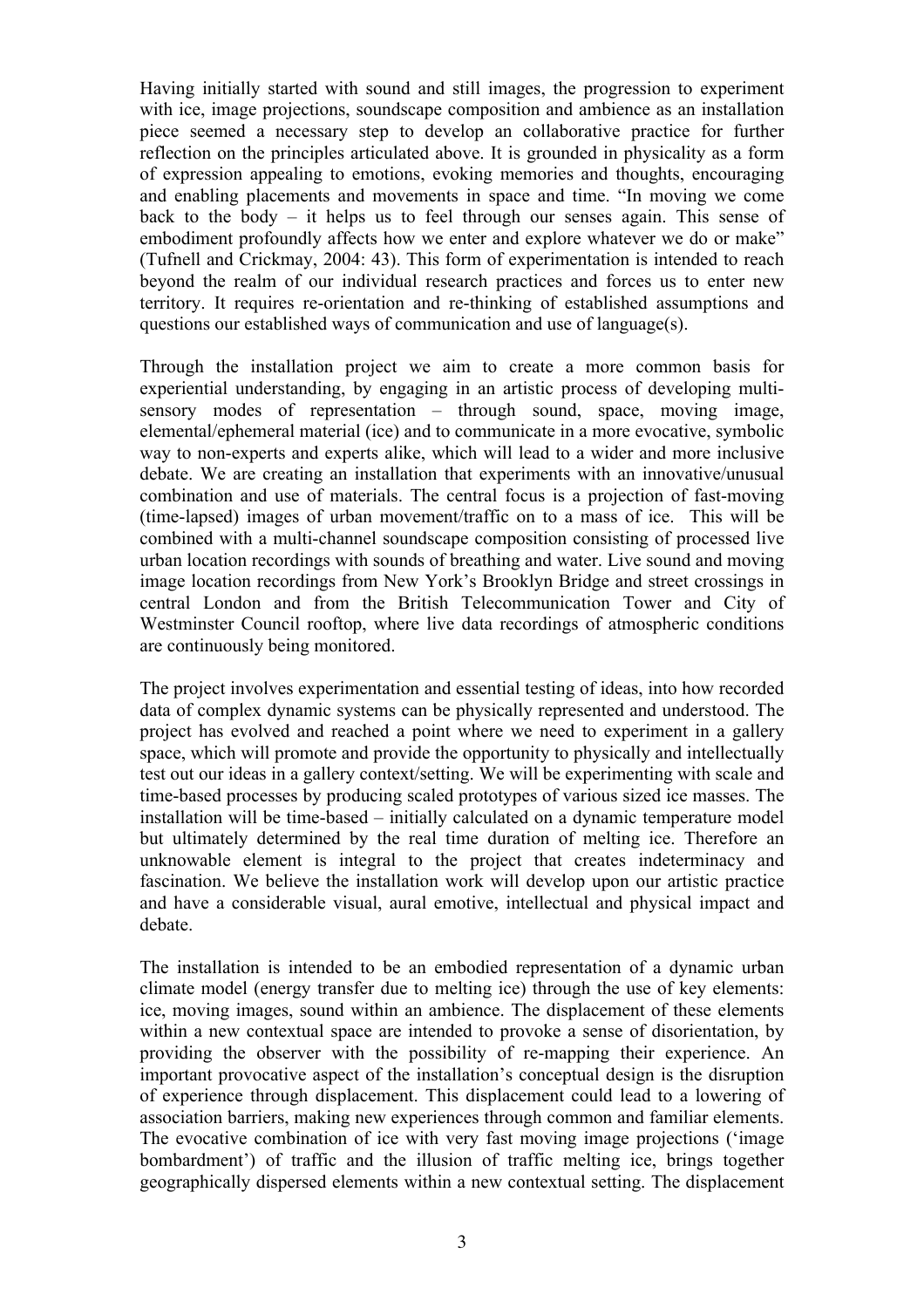of the ice mass, a symbolically 'charged', elemental object can provoke and evoke strong reactions from our deep-rooted experiential, archetypal relationship and knowledge. "Objects or words taken out of their everyday context may acquire a potency that is not ordinarily evident – yet in their new context they acquire a new, charged meaning" (Dissanayake, 1988: 84). We had considered the use of different materials and the effect of their properties. None excited us as much as the choice of ice, an ideal medium to convey our ideas. We found it extremely evocative, full of associative and poetic potential, embodying metaphorically a symbolic dynamic climate model, central to our discussions and experimental practice.

## **Inappropriate metaphors towards Climate Crisis Debate**

"Embodied experience alone will not provide the conceptual and linguistic capital necessary for recognizing the (double bind) thinking that limits our ability to renew the intergenerational patterns of self-sufficiency and mutual support that represent alternatives to the industrial/consumer lifestyle that is moving us closer to the tipping point that will have huge consequences for the embodied experience of the individual" (Bowers, 2008: 7).

The basis of our behaviours and the thinking that may underpin metaphors must migrate away from attempts to 'read' notions of information from a mechanistic world towards an understanding of what it means to inhabit the anticipatory world we move towards and intend to meet. Since fundamental aspects of our embodied life such as the action of walking are based upon this anticipatory paradigm, it follows that other processes of successful or continued embodied relationships in the broader context of the carrying capacity of the global planetary energy system must similarly resonate within this anticipatory domain. We also know that the manner in which something is introduced to us will condition the expectations that arise, and that such expectations condition our actions.

Once we 'feel' a mismatch between behaviour and consequence, a change of behaviour becomes actually possible and likely. To have this mismatch merely described, however carefully and fully, has little effect; this much we know from the last thirty or so years of climate change discussion. While language may connect data to perception, this is an area of negotiation and assumptions must be critiqued. Since language and data are not to be confused or conflated with each other, a navigable experiential space has to be imagined. The perceptual co-construction enabled by such a space may draw upon resources of multiple-intelligence and thus provide a locative property in terms of building connections between experience, 'knowledge', and social actions.

The body recoils from that which it does not want to relate to. However, 'consciousness' of that which is unsustainable cannot of itself separate us from the essential materiality of our connection with the world through the surfaces of the body, and with the world's systems and actions. That this relationship can melt, reform and melt again is the paradigm that affords us the possibility of developing intelligences or 'clear views' and embodied responses. - This reformation can happen through the agency of connective narratives. It is also evidence that we can live differently should we choose to do so. The world is an open place and our relationships with it are shaped by the way in which we utilise a narrative of connection.